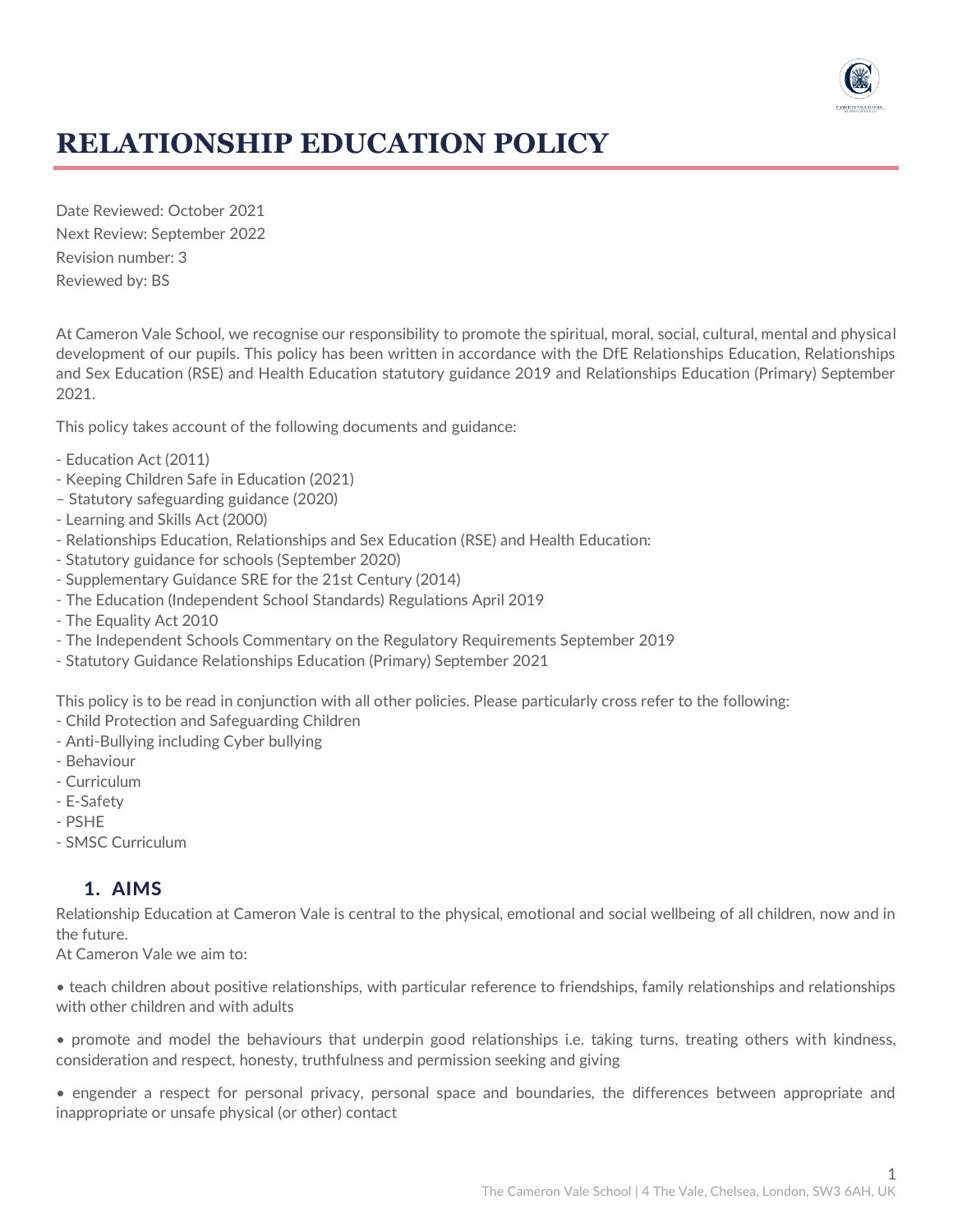

- establish the characteristics of healthy friendships, family relationships and other relationship children are likely to encounter to help them recognise less positive relationships, should they encounter them
- address online safety and appropriate online behaviour including how information and data is shared and used

• help children understand that families have many forms (e.g. single parent, LGBT parents, families headed by grandparents, adoptive parents, foster parents and carers) and that we should all respect the various family structures and support children may have

• cultivate the character traits and positive personal attributes that underpin strong and positive relationships e.g. resilience, perseverance, self-respect, self-worth, honesty, integrity, courage, humility, kindness, generosity, trustworthiness and a sense of justice.

• ensure the positive emotional and mental wellbeing by promoting positive relationships including friendships.

### 2. TEACHING AND LEARNING

Relationships Education at Cameron Vale is taught through:

- the PSHE programme
- Science
- Assemblies
- Cameron Vale values

and will ensure that pupils value and respect:

- relationships which are based on mutual respect, care and goodwill
- themselves and others for who they are, not for what they have or what they can do
- difference in people's religion, culture, sexual orientation, physical and mental ability and social background
- equality in relationships, recognise and challenge gender inequality and reflect girls' and boys' different experiences and needs

• stable and loving relationships as the basis of a society in which people care for one another The personal beliefs and attitudes of teachers or other teaching staff will not influence the teaching of Relationship Education. A range of teaching methods which involve children's full participation are used to teach Relationship Education. These include use of small group work, media, discussion, case studies, drama and role play.

Teaching and Learning will:

- provide information which is easy to understand and relevant and appropriate to the age and maturity of the children
- include the development of communication and social skills
- encourage the exploration and clarification of values and the development of positive attitudes
- build confidence in talking, listening and thinking about feelings, friendships and relationships

# EYFS (PERSONAL, SOCIAL AND EMOTIONAL DEVELOPMENT)

By the end of Reception, children will:

- understand some areas in which they can look after themselves e.g. dressing and undressing
- explain why it is important to keep clean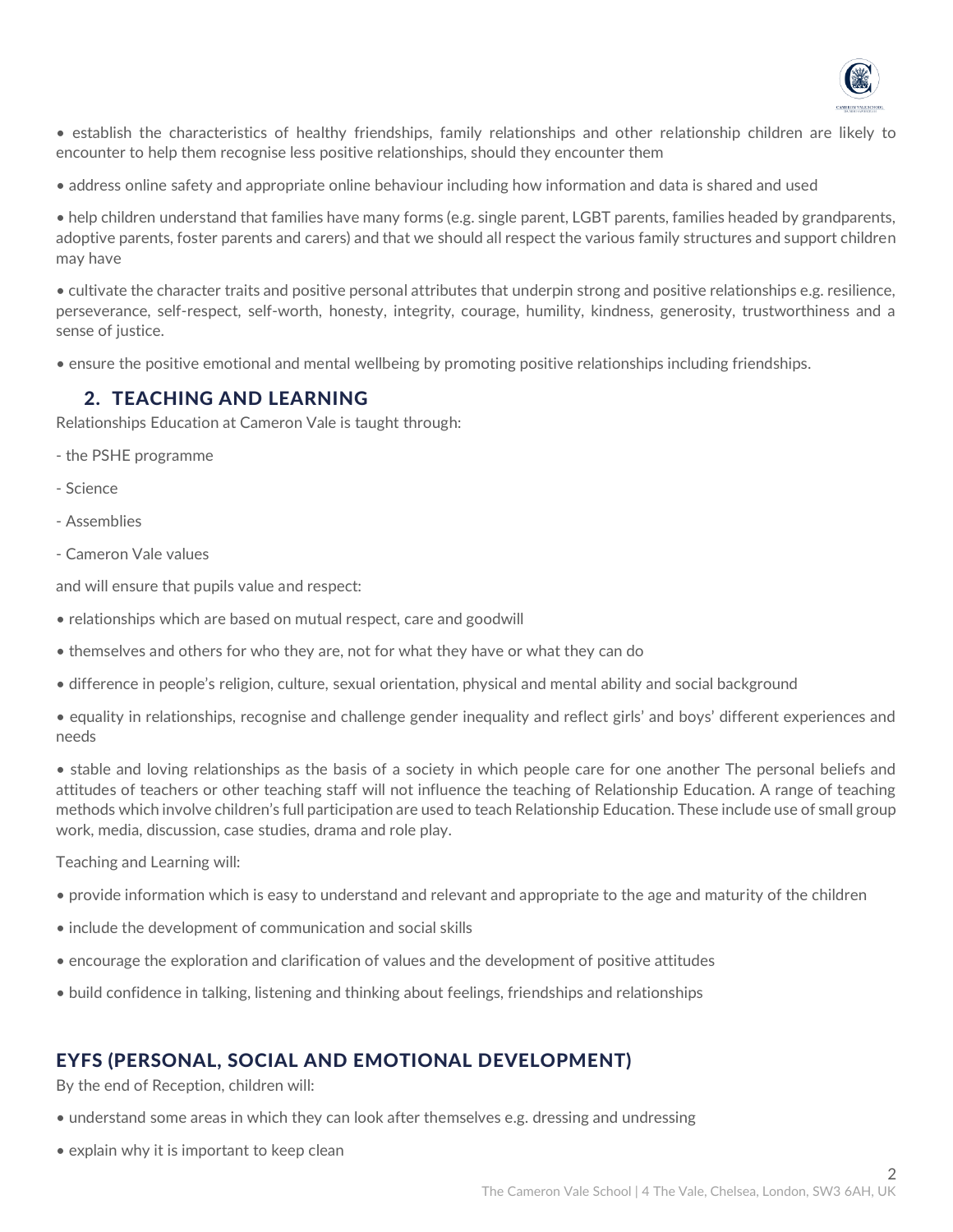

- understand some basic hygiene routines
- identify different members of the family
- understand how members of a family can help each other

### KEY STAGE 1

By the end of Year 2, children will learn:

#### **in Science**

- to recognise similarities and differences between themselves and others how to keep clean and look after oneself
- that babies become children and then adults
- to recognise and compare the main external parts of the bodies of humans
- about human and animal production of offspring and their growth into adults

#### **in PSHE**

- which people we can ask for help
- about similarities and differences between self and others and how to treat others with sensitivity
- to co-operate with others in work and play
- to recognise the range of human emotions and ways to deal with them
- about personal safety

### KEY STAGE 2

By the end of Years 3 and 4, children will learn:

#### **in Science**

- life processes common to humans and other animals including nutrition, growth and reproduction
- stages of the human lifecycle

#### **in PSHE**

- the meaning of personal space and that people may require personal space
- that all families are different and have different family members
- to identify who to go to for help and support

During Years 5 and 6, children will learn:

#### **in Science**

• more detail about life cycles and the basic biology of parts of the body and human reproduction

#### **in PSHE**

- how to manage physical and emotional changes
- about the physical, emotional and social changes in puberty, including personal hygiene
- to talk about puberty with confidence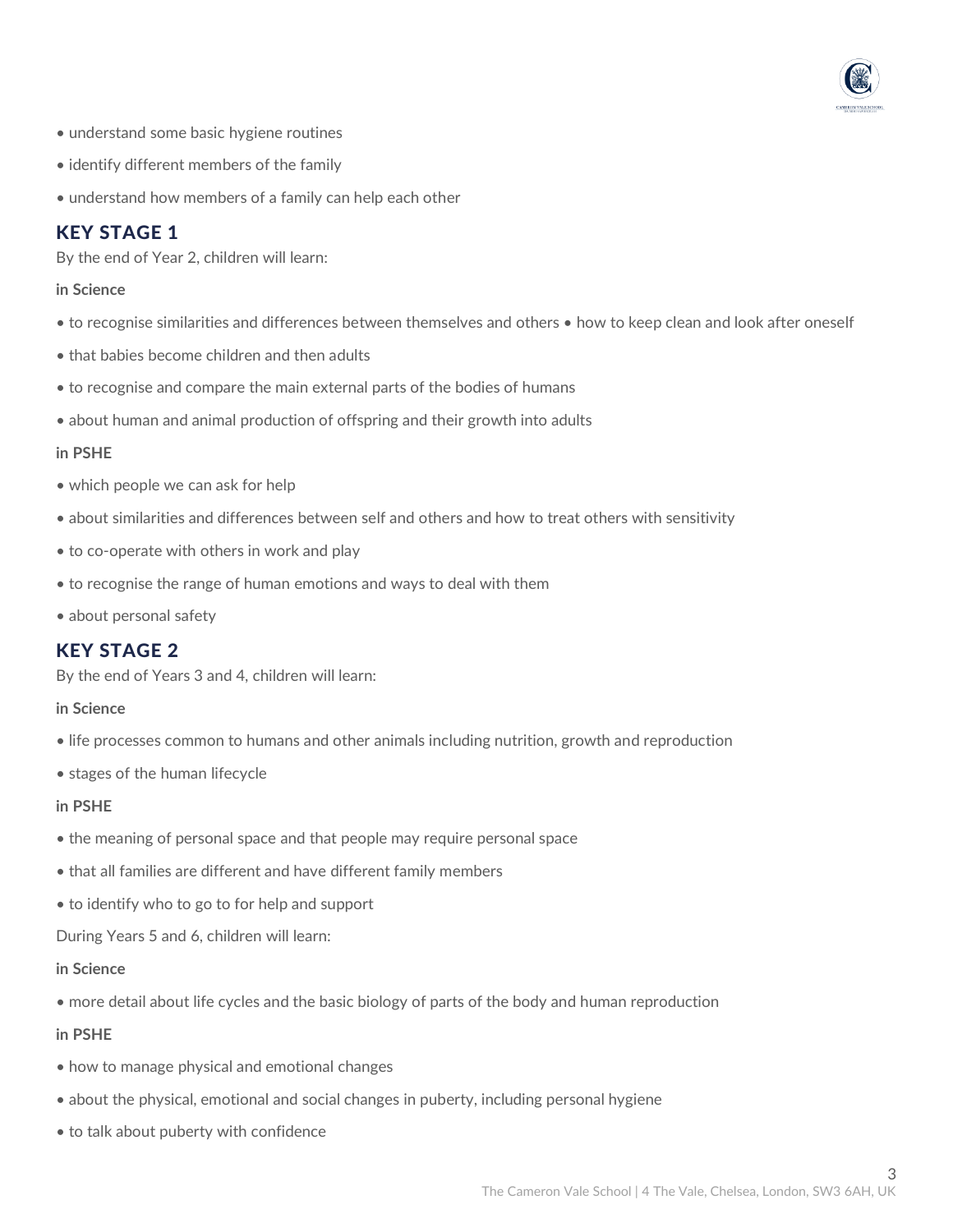- when it is appropriate to share personal/private information in a relationship
- how and where to get support if a relationship goes wrong
- to be able to deal with emotional and social issues and challenges that may arise

### 3. ASSESSMENT

By the end of Year 6 children will know and understand:

#### **1. Families and people who care for me**

• families provide love, security and stability

• family life includes commitment, care and protection of children, spending quality time together and sharing 'each others' love

- families look different but can still be loving and caring
- marriage represents commitment, intended to be lifelong
- how to recognise negative or unsafe family relationships
- how the seek help if needed
- **2. Caring Friendships**
- friendships for happiness and security
- how people choose friends
- characteristics of friendship
- difficulties and the avoidance of ridicule
- trust, managing conflict, seeking help and advice

#### **3. Respectful Relationships**

- practical steps to support respectful relationships
- courtesy and manners
- self-respect, respect for others
- bullying
- stereotypes
- permission seeking and giving
- **4. Online Relationships**
- respecting others online
- staying safe online and recognising risks and how to report them
- sharing information and data online
- **5. Being Safe**
- appropriate boundaries
- privacy
- the differences between appropriate and inappropriate/unsafe physical and other contact
- safe responses
- feeling unsafe
- seeking advice
- reporting concerns

# 6. SEX EDUCATION (PRIMARY)

Regulations have made Relationships Education compulsory in primary schools but not Sex Education. In Relationships Education we will teach children about relationships and health, including puberty. Science includes human growth (birth to old age including puberty), human external body parts and reproduction in some plants and animals.

In order to help children in their transition to secondary school, Year 5 and Year 6 will have an age and stage appropriate programme of sex education. The aim is to ensure boys and girls are prepared for the changes that adolescence brings and to provide knowledge of the human life cycle and how a baby is conceived and born. Parents will be consulted prior to these

4